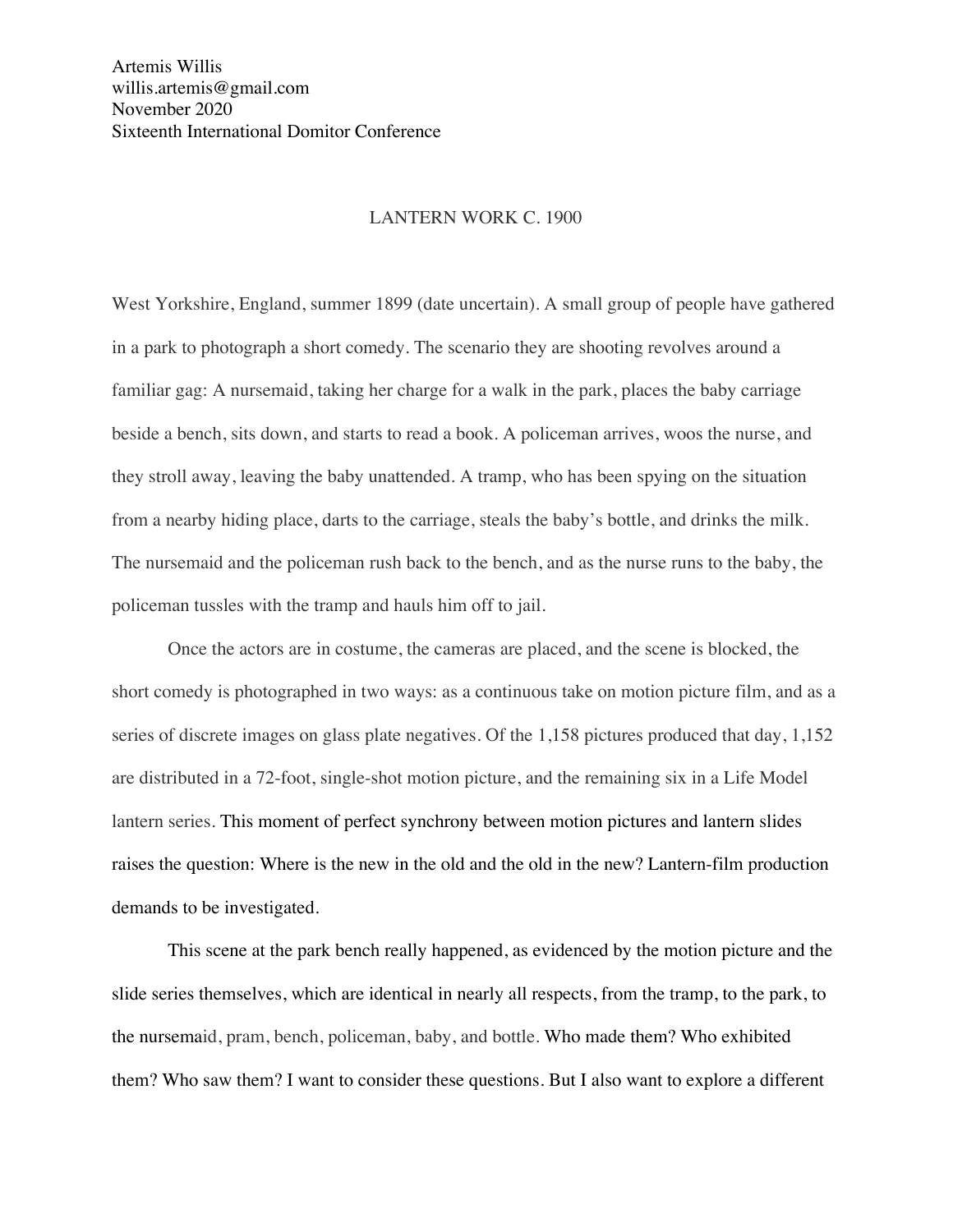set of questions, about the history of media change and the relationship between technology, culture, and style--questions important to ask within our own rapidly changing mediascape. To explore these broader questions, I'm going to start with something narrow, something really small, a little scene at a park bench.

The lantern-film production *Bobby's Flirtation* and *The Tramp and the Baby's Bottle* was made by Bamforth and Company, a lead producer of Life Model lantern slides. And yet *Bobby's Flirtation*, the lantern half, signals a certain departure from Bamforth's standard slide production. Up to this point, most of their Life Models—photographic tableaux of models posed in settings to illustrate narratives—had been produced in the studio with props and painted backdrops and depicted sentimental, temperance, and religious subjects. *Bobby's Flirtation*, by contrast, is a comedy made on location and in tandem with *The Tramp and the Baby's Bottle*. But what makes *Bobby's Flirtation* a singularity is the fact that it integrates aspects of newer media into its older form: It repurposes the ha'penny character, *Chokee Bill*; It refashions the film, *A Tramp's Dinner*; and it recycles aspects of the popular vaudeville song sketch**,** *On the Benches in the Park* and the comic, "The Reward of Virtue." One could even argue that it remediates its own motion-picture companion.

Curiously, *Bobby's Flirtation* has been entirely overlooked, or rather not-looked-for. Instead, the historiography has focused on *The Tramp and the Baby's Bottle* as one of a dozen or so films produced by Bamforth, in partnership with Riley Brothers of Bradford, between 1898 and 1901. These "RAB" films are typically described in linear terms, as the natural, obvious, and immediate "next step" for Riley and Bamforth. The former had been distributing their own motion picture projectors since 1896 and their own movie cameras since 1897; the latter had been producing fictional lantern narratives for over fifteen years. Combining Riley's apparatus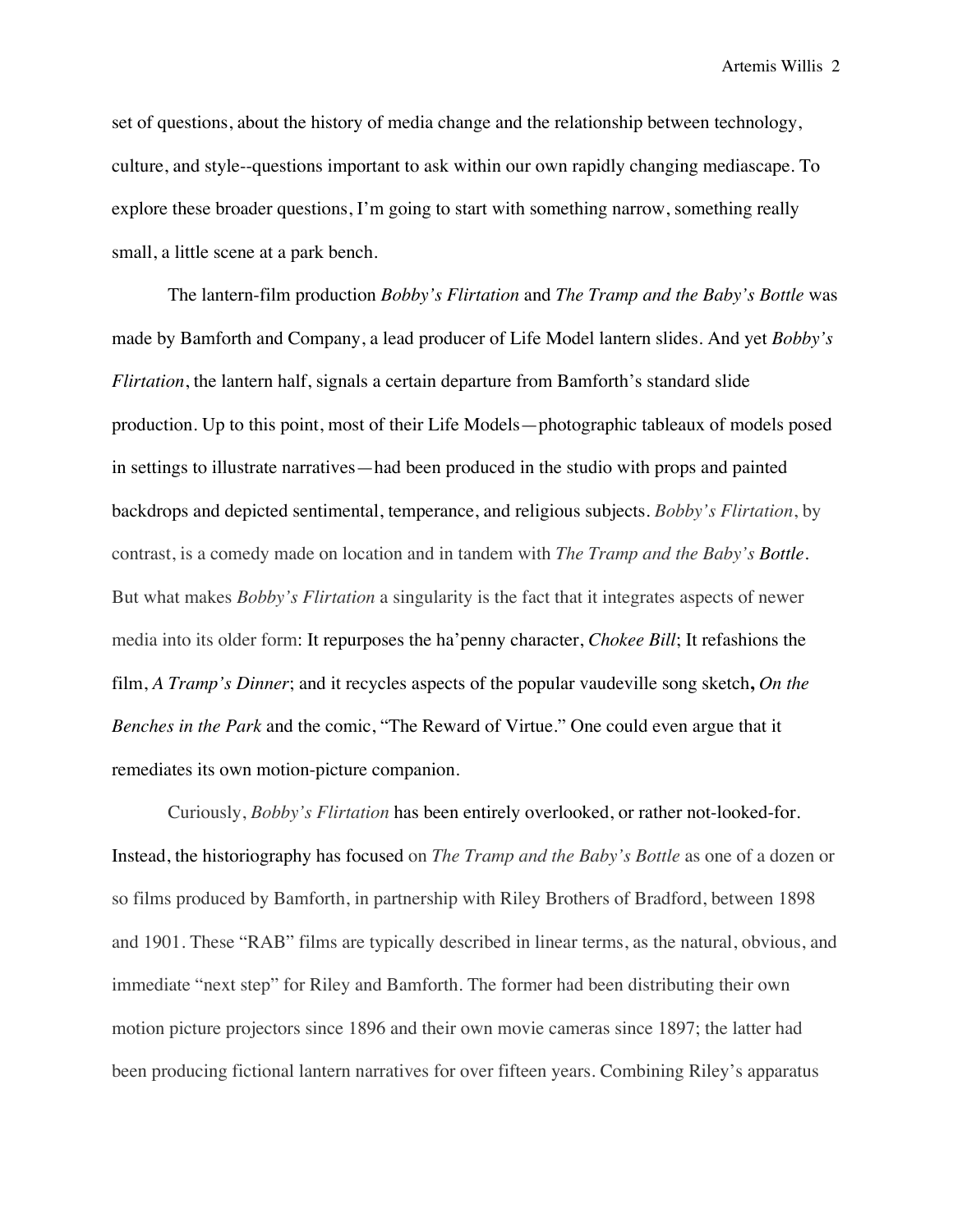and Bamforth's expertise, as traditional histories recount, these "Yorkshire Pioneers" made an experimental move, producing motion pictures that are both significant for their innovative use of framing and editing, and distinct from Bamforth's lantern-slide manufacture.

This narrative, in fact, chimes with the two main tendencies in understandings of the lantern-film relation: that the lantern reached its zenith just before the arrival of motion pictures and that its influence on early film was not felt until after 1900, when multi-shot films were produced with greater regularity. If necessarily so, Bamforth's Life Models would have plateaued around 1888, when fellow Yorkshire Pioneer Louis LePrince filmed *Roundhay Garden Scene*, and *Bobby's Flirtation* would have remained an unflirtability—unimaginable in 1899 and unthinkable one hundred and twenty years later.

Up to now, the lantern-film relation has been viewed as a one-way street, with motion pictures benefiting from and improving on lantern practices. This view has been reinforced, somewhat paradoxically, by the vigorous critical reevaluation of early cinema sparked by the 1978 FIAF Conference. To be sure, the ongoing study of early cinema's multiple "origins" and its reliance on preexisting entertainments has enriched understandings of early film's sophistication, self-awareness, and difference. However, as one of early cinema's so-called origins and a member of its broader media network, the lantern has remained understood, rather narrowly, as a medium that aspired to the representational completeness of motion pictures and was absorbed and superseded by them.

At Brighton, both Charles Musser and Tom Gunning, among others, called attention to early fictional film's inheritance of the magic lantern tradition, albeit with different emphases. Musser traced the lantern's influence on motion picture practice from 1900 to 1903-- the point, when "the limitations of the magic lantern show were felt and exceeded"—and thus a major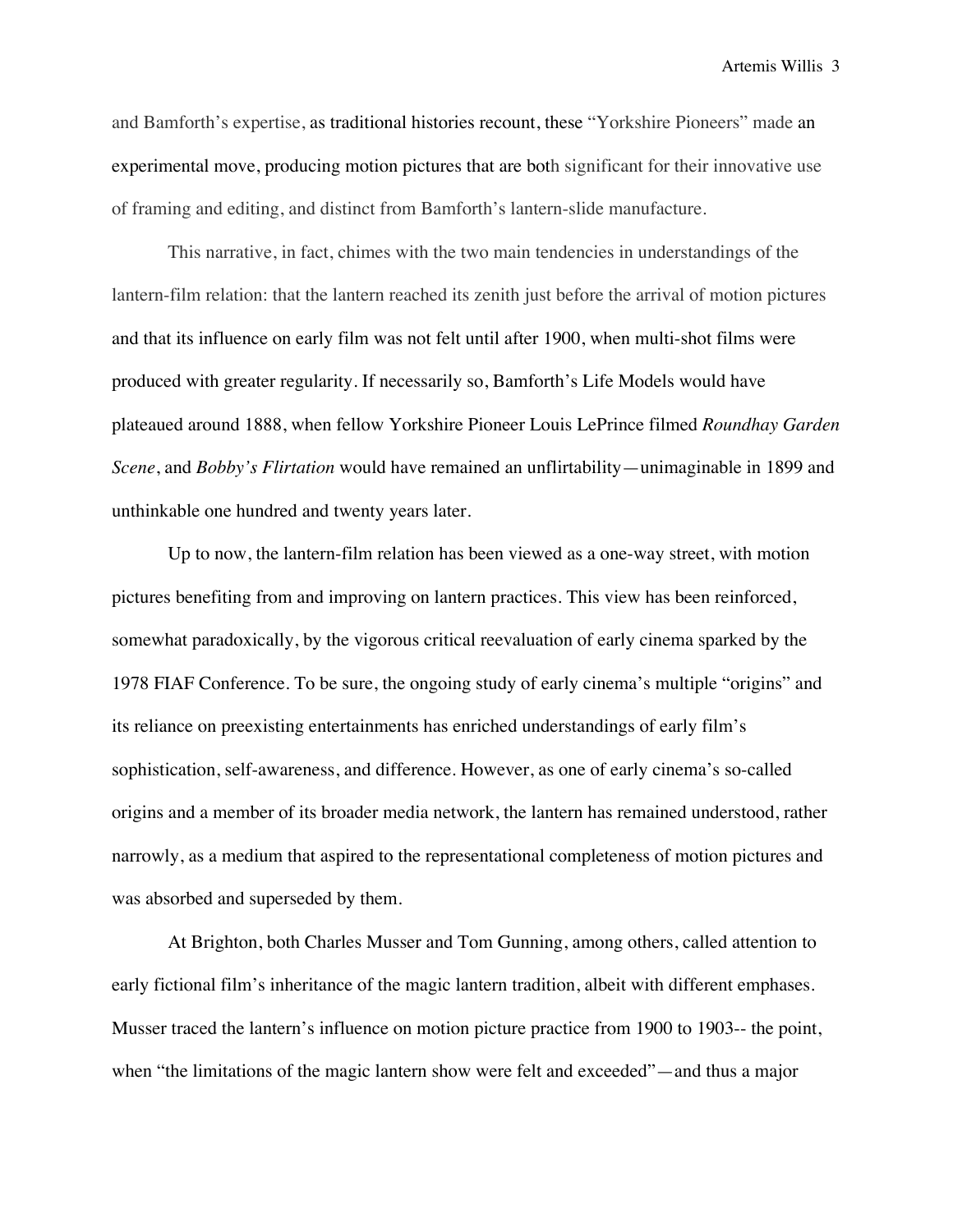transformation within his diachronic framework of screen practice. Gunning, on the other hand, adopted a more synchronic orientation, describing the correspondence between motion pictures, lantern series, and other forms such as comics and vaudeville as showing a "strong symbiotic relation." While he stressed that these interconnections necessitate further research, he suggested that they formed the basis of a non-continuous style of early motion pictures--what he would conceptualize as the cinema of attractions—many aspects of which relate to the narrative style of the lantern.

In this presentation, I wish to reassess the lantern-film relation. Responding to Gunning's call for further research into the symbiosis between early film and the lantern, I will take a close look at *Bobby* and *The Tramp*--a brief, bright blip on Musser's screen of screen history—and explore its historical, cultural and aesthetic specificity. It may or may not clear up unanswered questions concerning early cinema's lantern inheritance. But it will, I hope, raise new ones about the possibilities of the lantern at the turn of the twentieth century.

Let's begin with the trade papers. These seemingly unrelated announcements published in *The Photographic Dealer* and *The Optical Magic Lantern Journal* in October 1899 constitute the publicity lantern-film production received at its debut, and the reference is oblique—very oblique. For among Bamforth's new "life-model slides of a humorous nature" and Riley's new "Chokee Bill series of cinematographic film pictures" was our lantern-film production: an unprecedented joint creation based on the same gag, featuring the same cast, and shot in the same location. But the connection between *Bobby* and *The Tramp* was not mentioned in the trades, advertisements, or catalogues. How are we to understand this omission?

A likely if general explanation is that lantern-film production would not have stood out in the screen world of c. 1900, a world typified by lantern-film hybridity. During the brief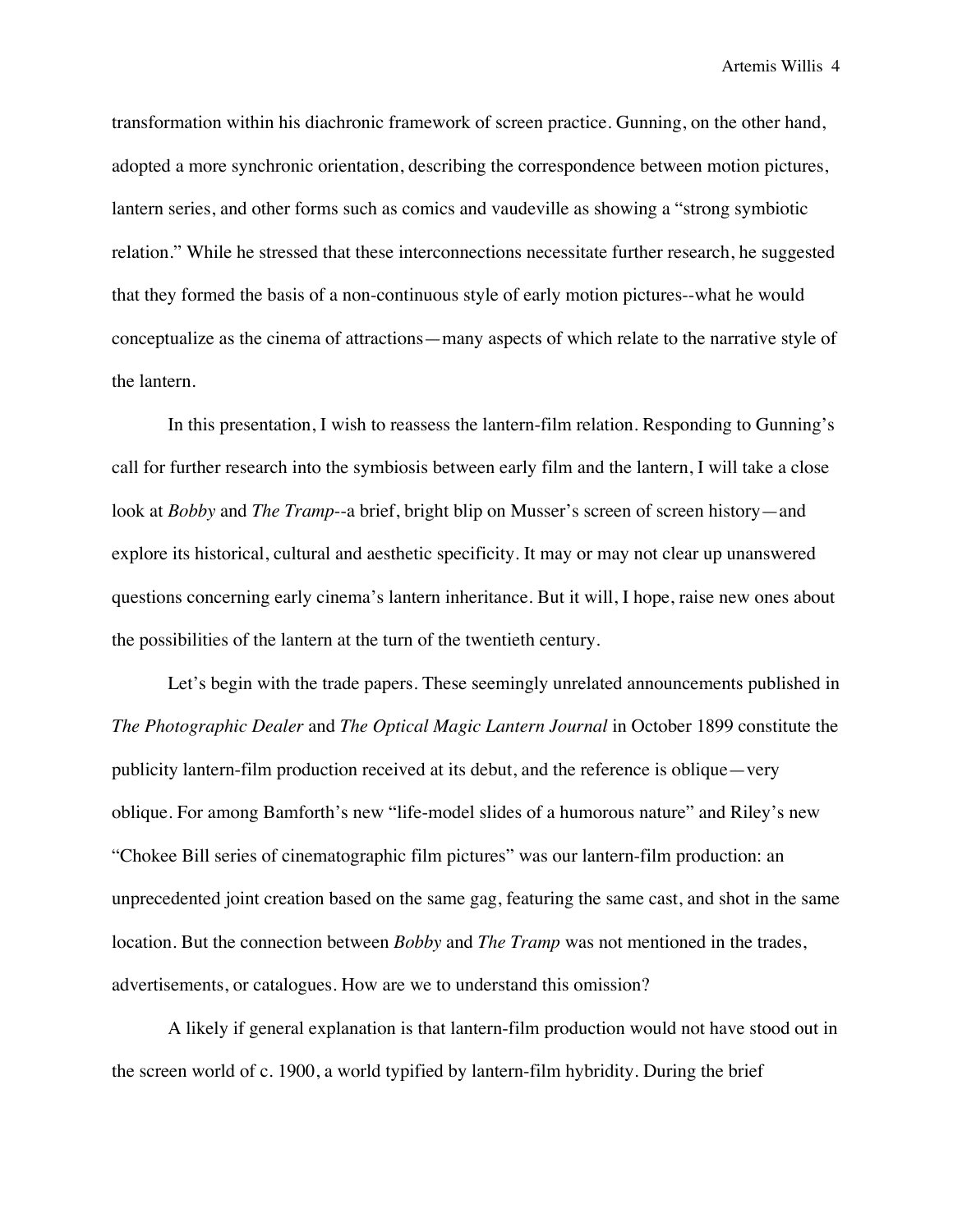prehistory of lantern-film production in Great Britain, where the lantern industry was arguably most developed, this hybridity characterized nearly every aspect of Lantern Work, from technology, to personnel, to exhibition, to "content." Here we have an ad for Riley's combined slide-cinematograph magic lantern and an article by lanternist and early lantern historian T.C. Hepworth, describing motion pictures as the latest aspect of lantern exhibition. He's pictured here acting in his son, Cecil's film. Around the time this article was published, Cecil was combining his own slides with Robert Pauls' discarded films to create hybrid screen narratives.

For the Bamforths, lantern work involved a wide range of activity, from painting backdrops to giving motion picture exhibitions.

Lantern series and motion pictures shared a number of narratives, like these variations on the black and white gag. Note their Life Model and motion picture updates, both produced in 1897.

We've already looked at some variations on the park bench gag, but here we have a few others, including this unidentified *flirtation* from Eastman that Paolo Cherchi Usai sent to the Domitor list for help with identification a few years ago, which generated a lively thread.

Clockwise from upper left: someone guessed *The Tramp's Surprise*, another identified the man on the bench as Walter Haggar, William Haggar's son—though it looks like he could have also played the woman. Someone thought the main character resembled music hall comedian Harry Ford, and someone wondered about Bamforth… the tramp actually does look a little like the Chokee Bill character but the action doesn't match any of the Bamforth films. And here's my belated guess: *On the Benches in the Park* by Haydon & Urry, as listed in Denis Gifford's British Film Catalogue.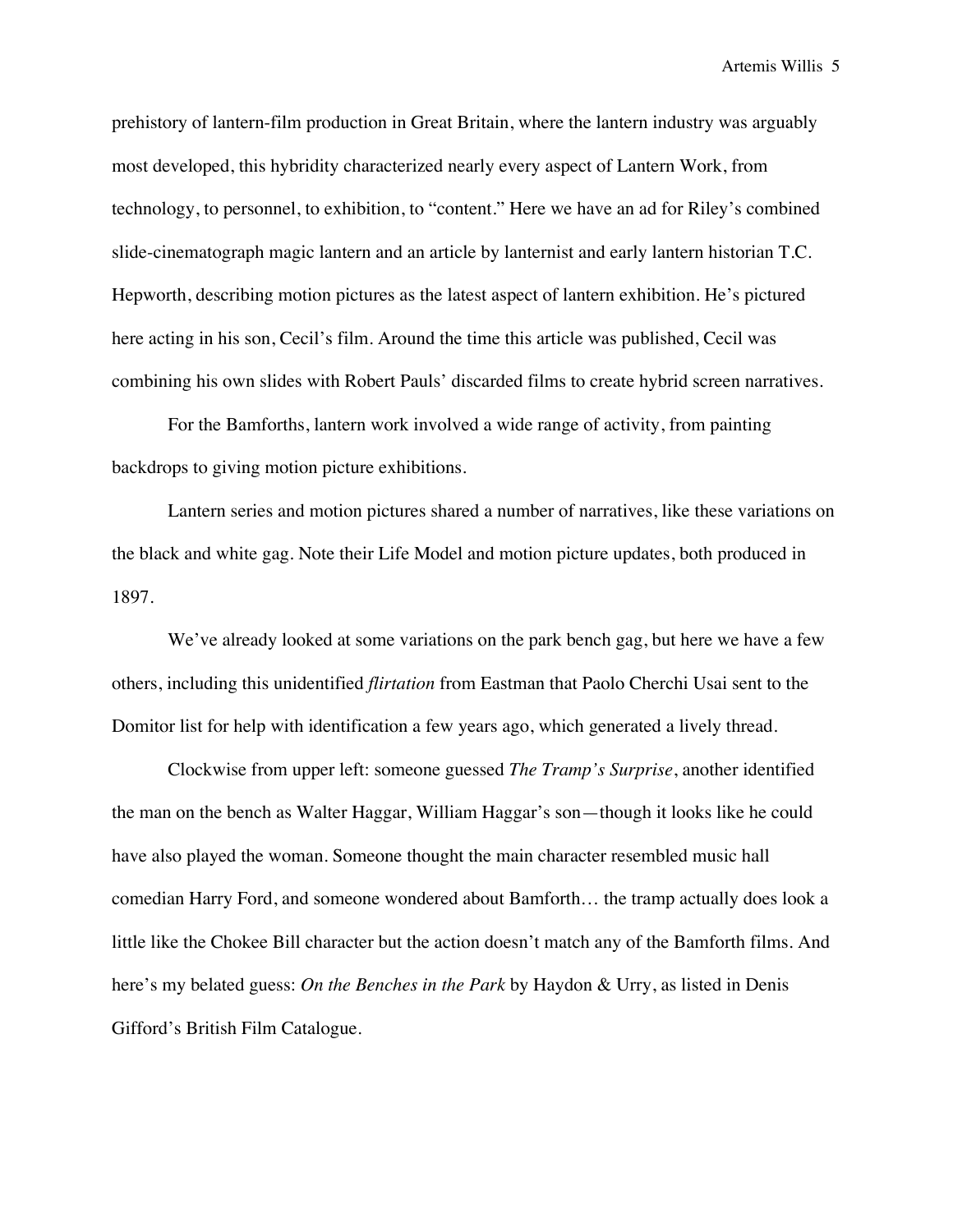It also happens to be the title of one of several Biograph films with the same scenario as *Bobby/Tramp*. There were also versions by Edison and William Haggar.

As those of you who were in Stockholm in 2016 already know from my presentation, *Anatomy of Lantern Gag*, gag recycling–the imaginative reworking of familiar jokes, the promiscuous borrowings from adjacent media--was also a characteristic of lantern work. The lantern gag I anatomized was a previously unrecognized lantern source for *L'Arroseur arrose*-- Bamforth's comic series, *The Mischievous Boy*. And here is its source, Hans Schliessman's wordless comic, Ein Bubenstreich.

In Stockholm I showed how each image of a lantern gag represents a phase of comic action, with the transitions between images representing entrances, exits and other movements. Both the lantern and film versions represent the hose gag as a continuous on-screen event, only their means are inverted: *L'Arroseur arrosé* blocks and stages the four phases of action and joins them in cinematography and *The Mischievous Boy* distributes the four phases of action across four images and joins them in projection. *The Mischievous Boy* thus helps to clarify some misconceptions concerning the lantern-film relation. It shows that continuity of action was well developed in lantern gags, and that the narrative codes of comics had a significant impact on lantern work.

Here is Bamforth's 1898 film, *Weary Willie* and another previously unrecognized source, a wordless comic by E. M Howarth, "The Reward of Enterprise." James Bamforth, who is generally assumed to have directed the RAB films, may have chosen the comic, but the production was probably directed by his son, Frank Bamforth and photographed by Clemence Winterman. Frank's sister, Jane Bamforth, handled costumes, props and continuity and her sister,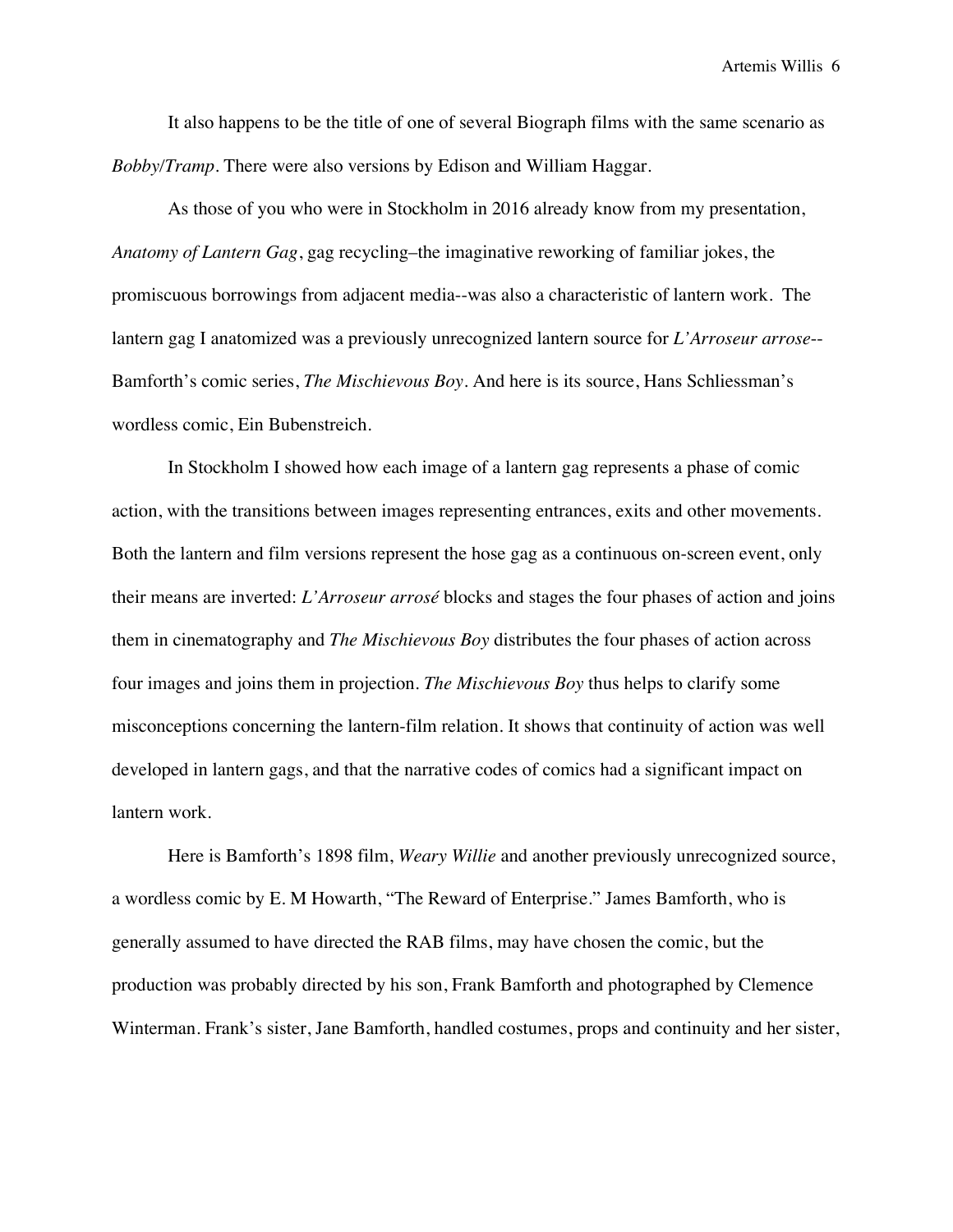Lizzie, who posed in many of Bamforths' Life Model series and who married Winterman in 1899, may have played a role as well.

A close look at the pair reveals that they employed the comic strip as the *shooting plan*. Indeed, the film goes to somewhat unusual lengths to realize *The Reward of Enterprise*'s design. For instance, in order to replicate the tramp's approach in the first panel of the comic, the bench is cheated camera right, so that its left end extends into a perpendicular path.*Weary Willie* conforms to and indeed exemplifies lantern gag logic—the way it handles the phases of comic action--and lantern gag style, with its horizontal and frontal composition.

With that in mind, let us return to *Bobby* and *The Tramp*, our main comic event. While the title slide and published reading are not necessarily noteworthy, the images deserve our special attention. They reveal the startling fact that lantern and motion picture narration could and briefly did evolve in tandem and through a similar process of continuity and change: on the one hand, they are undergirded by the logic of lantern gags; on the other hand, they are marked by a number of formal and stylistic departures that represent something of a threshold for the lantern—a break with established models of slide set production, a response to motion pictures, and an exploration of new spatio-temporal relationships.

Let's take a look at both versions together.

Lantern-film production recasts the lantern-film relation as a dynamic two-way street of reciprocal interchange, with vast implications. It provides a fresh perspective from which to revisit the dialectics of attractions and narrative in early cinema studies. By shedding light on the coexistence of storytelling and display in gag lantern series and films, it suggests that determinations of either/or might be fruitfully reconsidered through a logic of both/and. Further, it reopens the question of early cinema's "intermediality"—its multiple, hybrid identity shaped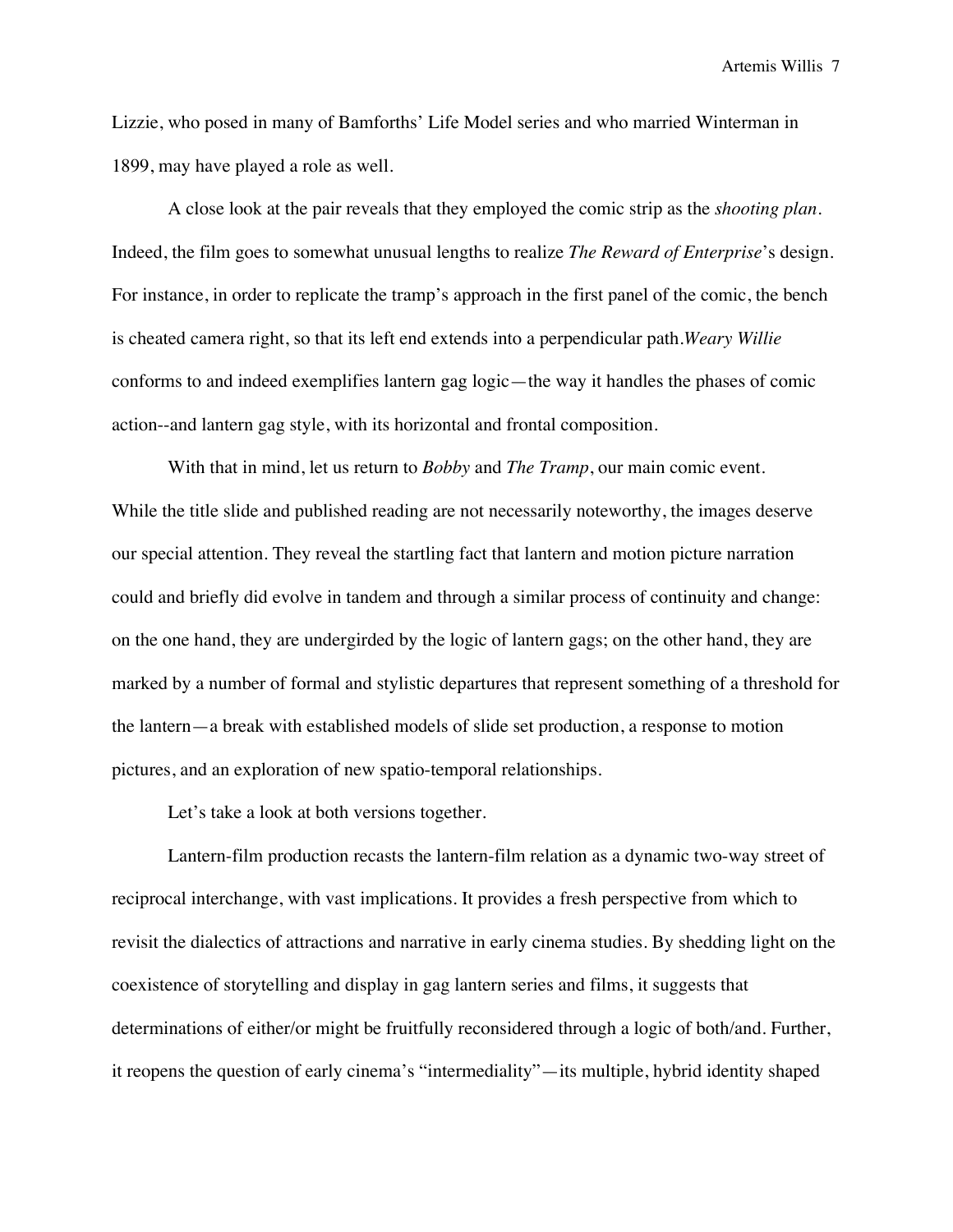by connections to other fin-de-siècle entertainments—by offering a more nuanced and detailed picture of the back-and-forth movement between lantern series and motion pictures. Finally, lantern-film production challenges us to radically rethink old-new media relations, and to replace the specter-like models of supercession and linearity with models of *superposition* and *reciprocity*. From a *longue durée* perspective, it does more than suggest "it could have been otherwise;" lantern-film production upsets the established order to insist that, however fleetingly, it *was* otherwise.

West Yorkshire, England, summer 1899. The young men and women in the Bamforth crew have returned to the park. Last summer, they filmed one of their first motion pictures at this location—their single-shot bench gag, *Weary Willie in the Park/An Overfull Seat*. This summer, they are stepping up production, creating a number of comical motion picture subjects for Riley to sell to customers of their Kineoptoscope projectors, and some new humorous Life Model series for their own catalogue.

Here in the park, the Bamforths photograph three comedies: the motion picture, *The Biter Bit*, a remake of their lantern series, *The Mischievous Boy*; a Life Model series, *Wet Paint*; and *Bobby* and *The Tramp*. For all three, they place their cameras near the same intersecting paths and move them as desired for each setup. They also experiment with a new stylistic approach, which allows them to create a sense of depth and breadth within and without the images--to open up the gags to their worlds.

For *The Tramp and the Baby's Bottle*, they frame the action on a diagonal and stage it in three distinct planes with multiple character entrances and exits at both sides of the frame. For *Bobby's Flirtation*, they employ a different camera setup for each image: a slightly high angle shot centered on the nurse and the baby in the first image, a subtle reframe to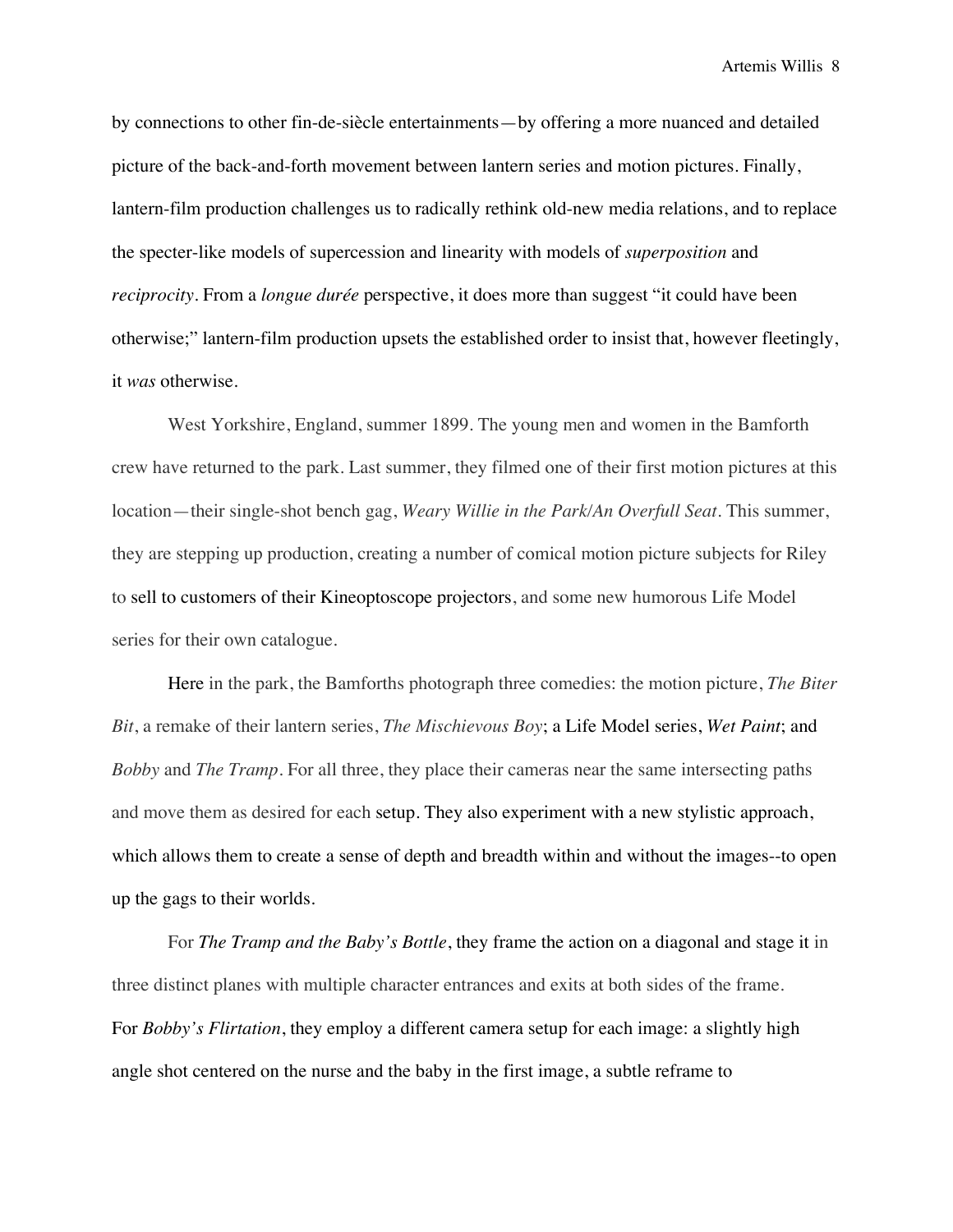accommodate the Bobby in the second. For the third image, they walk the camera back, turn it 45 degrees to the right, and cheat the edge of the bench and the baby/pram into the right corner of the frame. For the fourth image, they turn the camera slightly to the left and walk it a few feet toward the pram. For the fifth image, they move the bench back to the edge of the grass, and turn the camera 45 degrees to the left.

In lieu of concluding with the nursemaid seated on the bench beside the baby and pram as they do for the motion picture half of the production, the Bamforths come up with a new device: an emblematic shot of Bobby, presented in a distinctly different space/time than that of the scene at the park bench. For this final image, they photograph Bobby standing in front of a brick wall, proudly displaying his new sergeant's stripe, presumably awarded for his derring-do. Ending on the portrait of Bobby has the same effect as will the emblematic shots that will begin appearing in motion pictures around 1903. It provides a kind of narrative closure, albeit tinged with irony; it was Bobby, after all, who led the nursemaid away from her charge, creating the tramp's opportunity.The final image of Bobby, then, turns the gag into a little story that increases the narrativity of the series while also lessening its comic punch.

The next year, the Bamforths will make several motion pictures—mostly comic regional subjects, depicting real-life mischievous boys at play—and a half dozen humorous Life Model series. And in 1901, they will "pick-up" a couple of Life Model companions for their motion picture comedies, such as *The Tramp and the Nurse*, which corresponds with *The Nursemaid's Surprise* (1898).

After the 1901–1902 Lantern Season, Bamforth and Co. will jettison their production of humorous Life Model series and motion pictures and will focus on song slides and postcard publishing. Among the first negatives that will be repurposed for Bamforth's new "Life Model